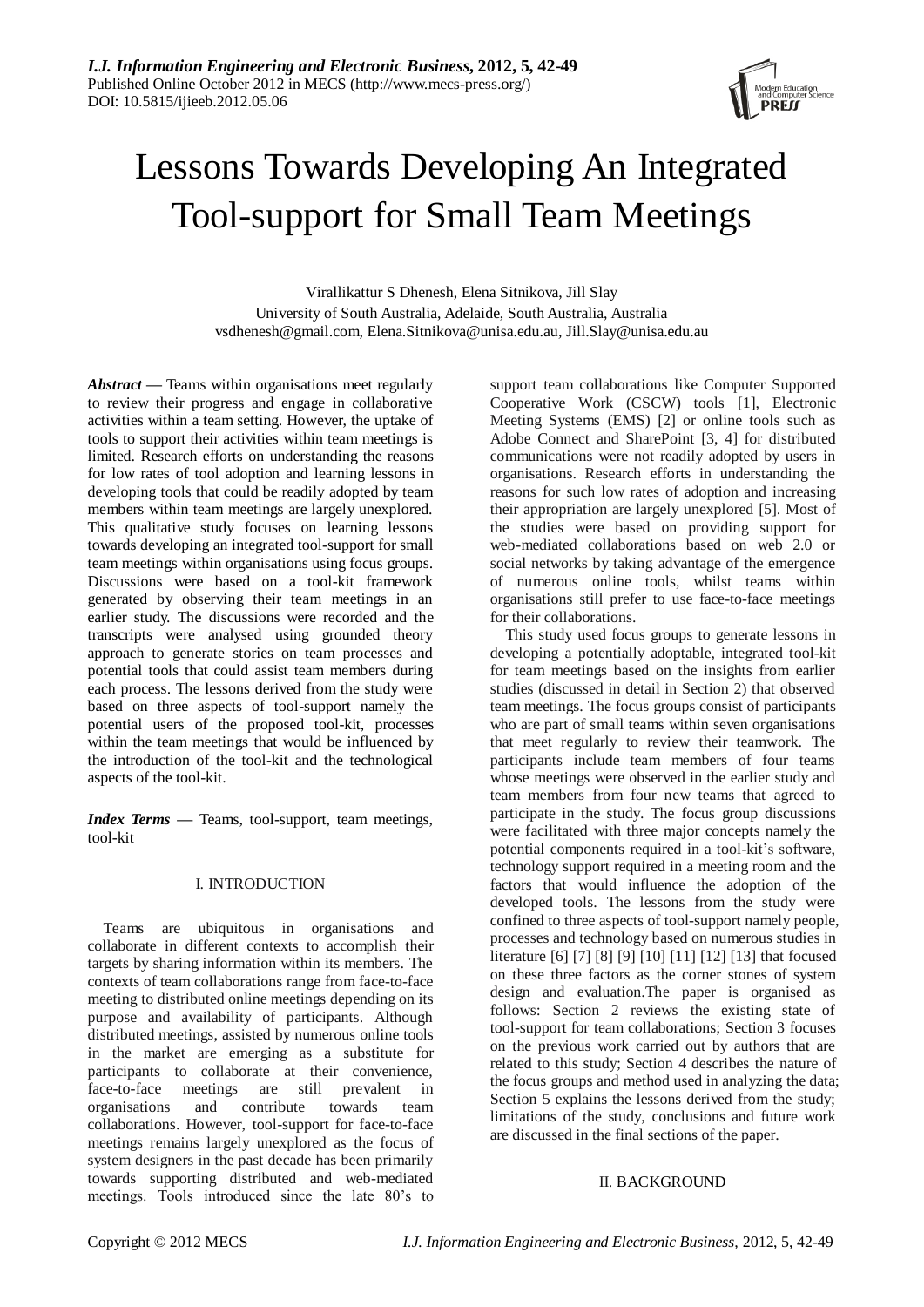Teams form an integral part of any organisational structure and team setting – with necessary technology support, are critical in bringing people together to collaborate towards their team goals. A widely cited classification of the context of team collaborations based on a time-space matrix, first proposed by Johansen [\[14\]](#page-6-13) and later in Ellis space-time matrix [\[15\]](#page-6-14) illustrates that team collaborate in different contexts based on their need; availability of participants and tools for collaboration, that range from synchronous, co-located context to asynchronous, distributed context. The scope of this study was confined to synchronous co-located collaboration, for example, face-to-face meetings that occur at same time, within a meeting room. However, the review of existing tool-support for team collaborations in the next section includes tools from different contexts – from synchronously co-located to asynchronously distributed, as the existing literature includes observations by researchers on tool-support in these different contexts.

Numerous tools emerged in the market to support team collaborations that include CSCW tools, EMS and tools to support online or distributed collaborations. Firstly, CSCW is defined as contexts in which technology is used to mediate communication, coordination, cooperation that makes interactions within participants accessible and cheaper [\[1\]](#page-6-0) and with an objective of articulating cooperative work, sharing information space and adapting the developed technology by the organisation. CSCW tools have not been successful since their introduction in 1980's, as a study by Grudin [\[16\]](#page-6-15) identified factors namely i) a widening gap between those who benefit from using these systems and those who perform additional work to support the application, ii) decision maker"s choice to put their self-benefits first at the cost of the actual users of the applications, and iii) difficulty in evaluating the benefits and costs of these applications, that contributed to the failure of the CSCW systems. The lack of support and issues with CSCW is notable in a citation analysis of literature review [\[17\]](#page-6-16), where the second most cited article was that of Grudin"s article [\[16\]](#page-6-15) that focused on investigating "why CSCW applications fail?".

The progress of CSCW since the last decade was largely focused on collaborations that are remotely located and web mediated. In a extensive literature review on the CSCW domain, Shumarova and Swatman [\[5\]](#page-6-4) find little evidence on the progress of the tools that addresses the three issues of CSCW identified by Grudin. It is also evident from their study, that the diffusion of developed CSCW applications from research labs to organisational use has been minimal, except for Lotus Notes and NetMeeting. Their finding is not unique as identified by Lewis, Bajwa, Pervan, King, Munkvold [\[18\]](#page-6-17) on their investigations on the lack of adoption of synchronous collaborative applications and by Blackburn [19] who acknowledges the findings in his extensive literature review. Matushkina and

Nevalennaya [\[1\]](#page-6-0) upheld Grudin"s observations on the lack of the impact of CSCW tools and argues that a lack of motivation among employees as a potential reason for the limited impact. However, literature on exploring the reasons for their failure and making them more adoptable are largely unexplored.

Secondly, EMS were developed to provide a set of tools that support processes within a collaborating group [\[2\]](#page-6-1). The tools were used for brainstorming, voting, discussions, agenda preparations and recording automatic minutes. EMS tools focused on producing results that involves the responsibility of the whole group. Investigations on the adoption of these tools into organisations across the globe by different research groups [\[18,](#page-6-17) [20-23\]](#page-7-0) reveal that these tools were not successfully adopted. As Blackburn and Hodges [19, [24\]](#page-7-1) argue, EMS tools have been in existence for the past twenty years but they were not readily adopted by organisations.

Thirdly, numerous online tools [\[3,](#page-6-2) [4\]](#page-6-3) have emerged in the market to support distributed collaborations. An evaluation study on distributed collaboration tools by Christian and Rotenstreich [\[25\]](#page-7-2) lists a number of distributed tools that can also be used within synchronous collaborative workspaces namely Aceproject, Adobe Connect, Atlasian, Base Camp, Central Desktop, Clearspace, Coefficient, Dimdim, Google Docs, Group office, Lotus notes, Open Exchange, SharePoint, Teamwork, Yahoo groups and Zimbra. However, Christian and Rotenstreich find little evidence from the literature on the successful adoption of these tools within organisations.

More insights are required for Information Systems (IS) community on the reasons for the unsuccessful adoption of these tools used in team collaborations by exploring the understandings on why the tools were not appropriated by users and what factors are required to be considered that would potentially be useful in encouraging the adoption of these tools.

#### III. RELATED WORK

The study discussed in this paper is a part of an overarching project that focused on developing an integrated tool-kit for small team meetings. Three different studies of the project that are related to this study are listed below:

i) A pilot study [\[26\]](#page-7-3) in observing a simulated meeting recording from a meeting corpus [\[27\]](#page-7-4) was conducted. The study was used in identifying processes within a team meeting that would require tool-support and the activities that can be supported by some form of technology.

ii) The lessons identified from the pilot study were used in a follow-up study [\[28\]](#page-7-5) that observed a series of simulated team meetings in developing a tool-kit framework to be used as a base in designing an integrated tool-support for team meetings.

iii) The lessons from the follow-up study and the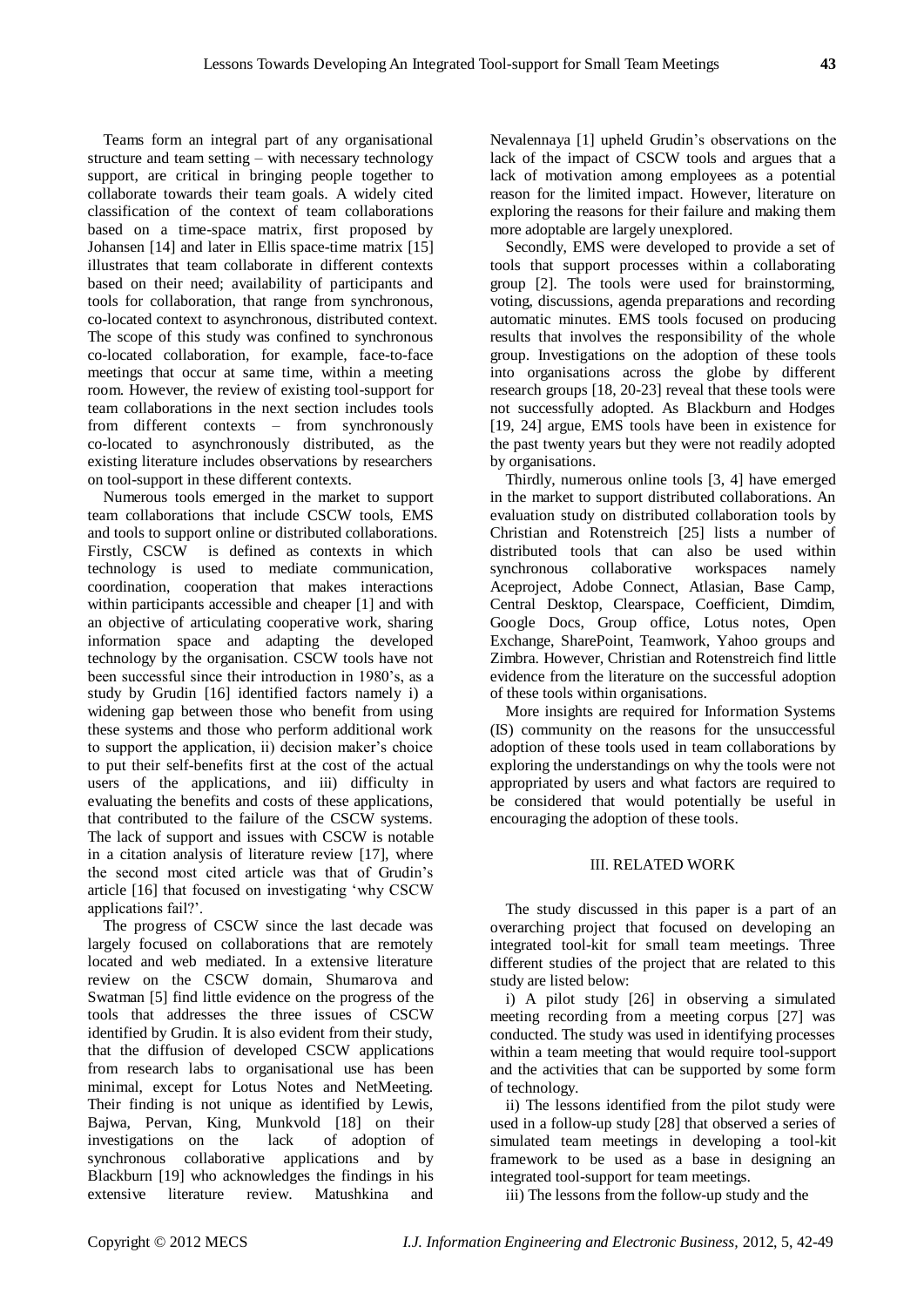framework were refined using another study [\[29\]](#page-7-6) that observed a series of real team meetings within organisations in South Australia. The study was used to identify if the tools required within a simulated meeting would be warranted for real meeting environments and vice versa.

The refined tool-kit framework [\[29\]](#page-7-6) was used as a foundation to generate concepts that were used within the study discussed in this paper to initiate discussions and generate lessons on tool-support using focus groups.

#### IV. RESEARCH METHOD

The focus groups consist of participants from seven organisations within South Australia. The participants include team members of four teams whose meetings were observed in the earlier study and team members from four new teams that agreed to participate in the study. Each of the eight focus group sessions consisting of five to seven participants were facilitated by a researcher. The concepts used in focus groups were derived from the refined tool-kit framework- –derived from an earlier study. The identity of the participants and any information during their discussions that would reveal the identity of the team or the organisation were concealed to maintain confidentiality, as agreed with the participants before the study. Each team was informed that their discussions would be audio-taped. The transcripts of the discussions were recorded using two audio recorders. The audio transcripts collected from focus group sessions were analyzed using "Digital Voice Editor' software to generate transcribed data. The data analysis method used in examining the focus group transcripts were based on a Grounded Theory approach proposed by Strauss and Corbin [\[30\]](#page-7-7). The data were broken down into primitive level comments. The comments from each focus group were listed in a spread sheet. The same process was repeated for other groups. Each comment was manually read repeatedly in order to group similar comments to generate concepts, which were then grouped in a similar method to generate categories. Grouping similar categories resulted in a collection of stories. The generated stories were confined to three aspects of tool-support namely people, process and technology for the reasons stated in the introduction and generating lessons on developing an integrated tool-support.

#### V. LESSONS ON TOOL-SUPPORT

The following section summarizes the lessons that were derived towards developing a tool-support on three aspects namely the potential users of the proposed tool-kit, process within the team meetings that would be influenced by the introduction of the tool-kit and the technological aspects of the tool-kit.

# **5.1 People**

Team members were concerned that their privacy would be compromised with the use of technologies within meetings. For instance, team members argued that the personal notes that were written by a participant, associated with an item on a meeting agenda should not be displayed on the screen if the agenda is shared with others on a display screen. Further, participants prefer to share calendars with the team only when their personal appointments or entries on the calendar were hidden. Similarly when a participant is late, they prefer to use a positioning or tracking device to enable the team leader to track them, but only if their privacy was not compromised. Further, team members are reluctant to have their meeting recorded which was evident from an earlier study where participants were not willing to participate if their meeting were videotaped. Apart from being concerned that every word of their discussions would be recorded, they also argued that participants may not feel comfortable to discuss their ideas once they are aware of the recording setup. Hence, privacy issues need to be addressed when new technology is introduced.

Organisations need to be aware of the need to make regular assessments of the new tools that were introduced to ascertain if the workforce continues to use them effectively. For instance, tools that were used for sharing documents namely I-drive and share point were used initially by team members of two teams of an organisations only to be abandoned after a period of time citing issues in their portability and user interaction. Had they conducted a recurring appraisal of the uptake of the tools by its people, the organisations could have identified the issue earlier. Hence, organisations need to conduct regular appraisals on the state of adoption of tools that were introduced within the workforce.

Organisations should be more effective in supporting the team members with necessary set-up within the working environment to use the tools and henceforth enhance the chances of their adoption. For instance, one group was very critical of the lack of infrastructure within the meeting rooms that lacks wireless connection and has unreliable internet access points. Another group was very critical on the policy makers who have decided that their employees will not be allowed to access the company"s data outside the organisation or during non-working hours. A third group had to wait for a longer time on a decision from their senior managers on the chances of purchasing new iPad or tablets for the team members. In all these instances, the team members were willing to embrace the introduction of new technologies within the meeting environment. With more proactive organisational decision from the senior managers the team members would be encouraged to use new tools or technologies. Hence, senior management has a critical role in making timely decisions in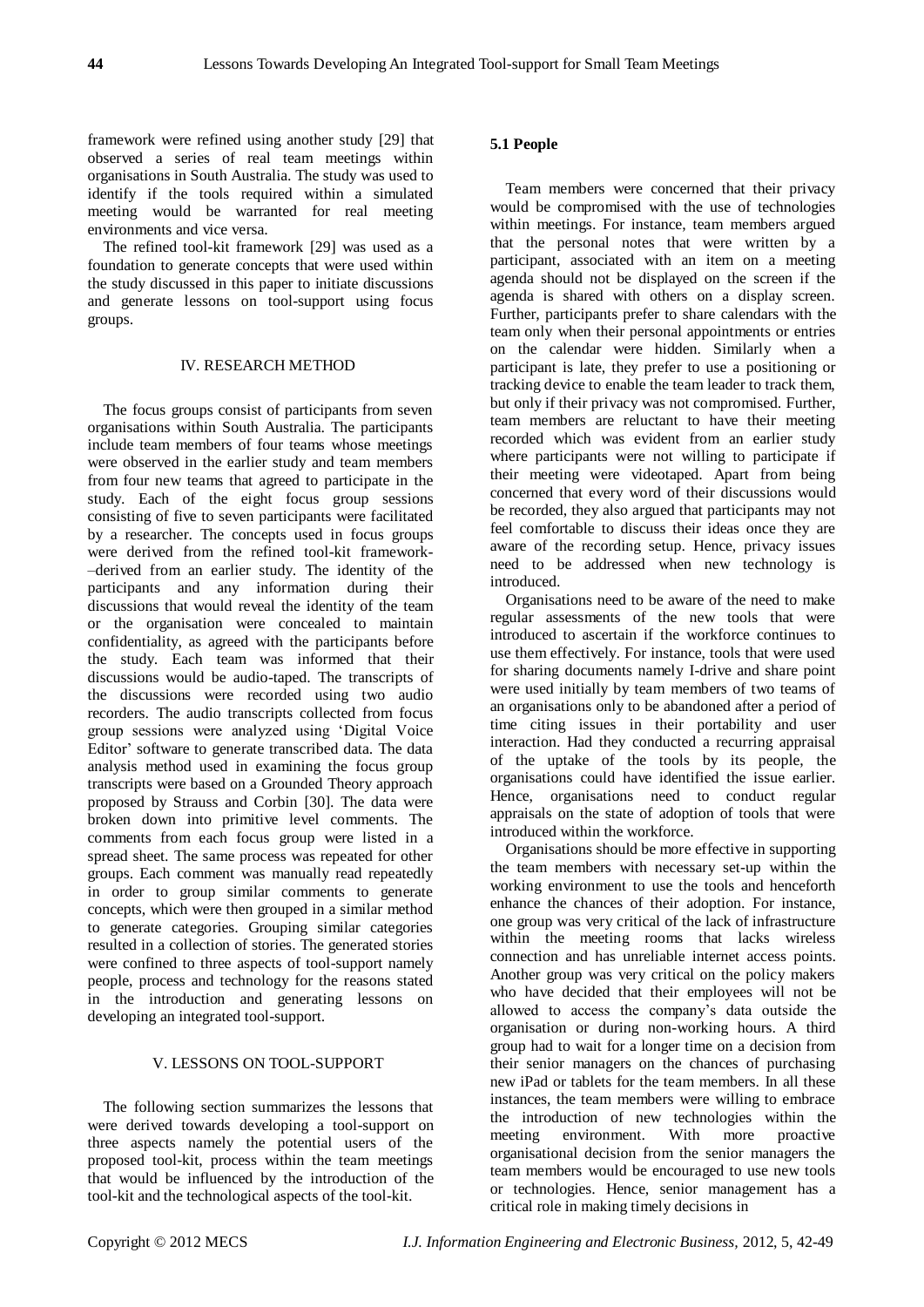procuring/introducing new tools or infrastructure and hence forth encouraging the workforce to use them.

# **5.2 Process**

Most of the teams prefer to replicate the conventional manual processes or include existing fragmented tools that are being currently used by the team, in the proposed tool-kit. For instance, groups prefer to use Microsoft outlook for initiating reminders and accessing calendars as outlook is currently used by most of the teams. Further, one of the groups is using a shared database where the teams upload all the relevant documents – accessible to their senior mangers and the group prefers to incorporate the database within the proposed tool-kit. Another group was using a stand-alone system to manage their meeting room bookings and prefer to integrate them with the proposed tool-kit. Hence, team members prefer to include the functionalities or fragments of the existing tools within the proposed tool-kit. Hence, replicating their manual process and including fragments of the existing tools would be an essential factor in encouraging the team members to use any new tool-kit.

Using a shared workspace or a shared folder for the team meetings enables the team to reduce their work and effort. For instance, sending individual mails to participants on updates of meeting documents, amendments on agenda items or eleventh hour changes to meeting documents and errors in multiple handling of the documents can be avoided when the participants are provided access to their meeting documents through a common shared workspace. With the shared workspace the responsibility of accessing documents lies with every participant of the team unlike the conventional mailing process where the team manager or the facilitator is required to take responsibility in ensuring that the updates are being emailed to all the team members in the mailing list. Hence, the team members prefer to have a centralized access point for the team documents and it reduces their effort and time.

In general, participants prefer the proposed tool-kit to be capable of supporting two major aspects of team collaboration namely support for information sharing (like sharing meeting documents) and support for team processes or activities (like accessing online data) within the meetings. For a tool-kit to be embraced successfully, tool design is required to address these two aspects with a well-marked differentiation of these aspects for each tool in the tool-kit to cater to the needs of the team members.

Each team"s meeting is different to other in their form and collaboration and hence the need for a tool-support for each team may differ. Hence, the assimilation of the tools form the tool-kit would largely depend on the activities within each team and the level of information sharing the team prefers to use. Hence, when the proposed tool-kit is designed each team

should be capable of selecting their own tools from the tool-kit, namely with three different versions of tool-kit viz., beginners, intermediate and advanced versions. For instance, one team might choose not to have a recording of their meeting conversations whilst another team might choose not have access to online data. When the proposed tool-kit is designed, the choice of selecting the necessary tools to be placed in the tool-kit should be provided.

# **5.3 Technology**

Participants prefer to choose technology to support and enhance their processes within their meetings. Most of the process within the meetings requires some form of tool-support as it reduces their work and effort considerably. As one group pointed out, the introduction of technology would cut the workforce, prevents double handling of data by retyping the hand-written meeting notes, reduces the meeting duration and hence increases the productivity within the organisations. Introduction of technology is likely to enhance team processes within organisations. A team within an organisation that doesn"t embrace the emerging tools increases the chances of its isolation from teams that introduce latest technology into their work practice. The quality of deliverables from a team that hasn"t embraced the technology falls short of the other teams and as one group puts it, they were isolated for not having adopted the state-of-art technology. Hence, teams are willing to embrace new tools at least to prevent their isolation within the organisation.

Team members are comfortable in embracing new forms of technology at home and prefer to use them in their work environments. For instance, they prefer to use a touch screen type of display for the user interface of the tool-kit, scrolling type of display panels in the screen and noise free keyboards for typing inputs. Further, team members prefer to use the tool-kit in iPad or tablets instead of laptops. So, team members are willing to embrace new technology and replace the existing gadgets with advanced tools.

Participants agreed that visualization is better than text displays. Teams were not using visual representations only because of the non-availability of visualization tools within meetings. They argued that it is much easier, reachable and convenient to use visual representations of ideas within a team discussion than the conventional form of text and oral presentations. For instance, participants prefer to use a visual representation of tracking their workflow namely using a traffic-light system based workflow tracker that uses red, green and amber colors in flagging items. Hence, teams are willing to use visual form of interactions, if tools and necessary support are available to them.

Digital copies are preferred to the hard copies of meeting documents like meeting agenda, action list, supplementary documents and other hand outs that were circulated within the team members before or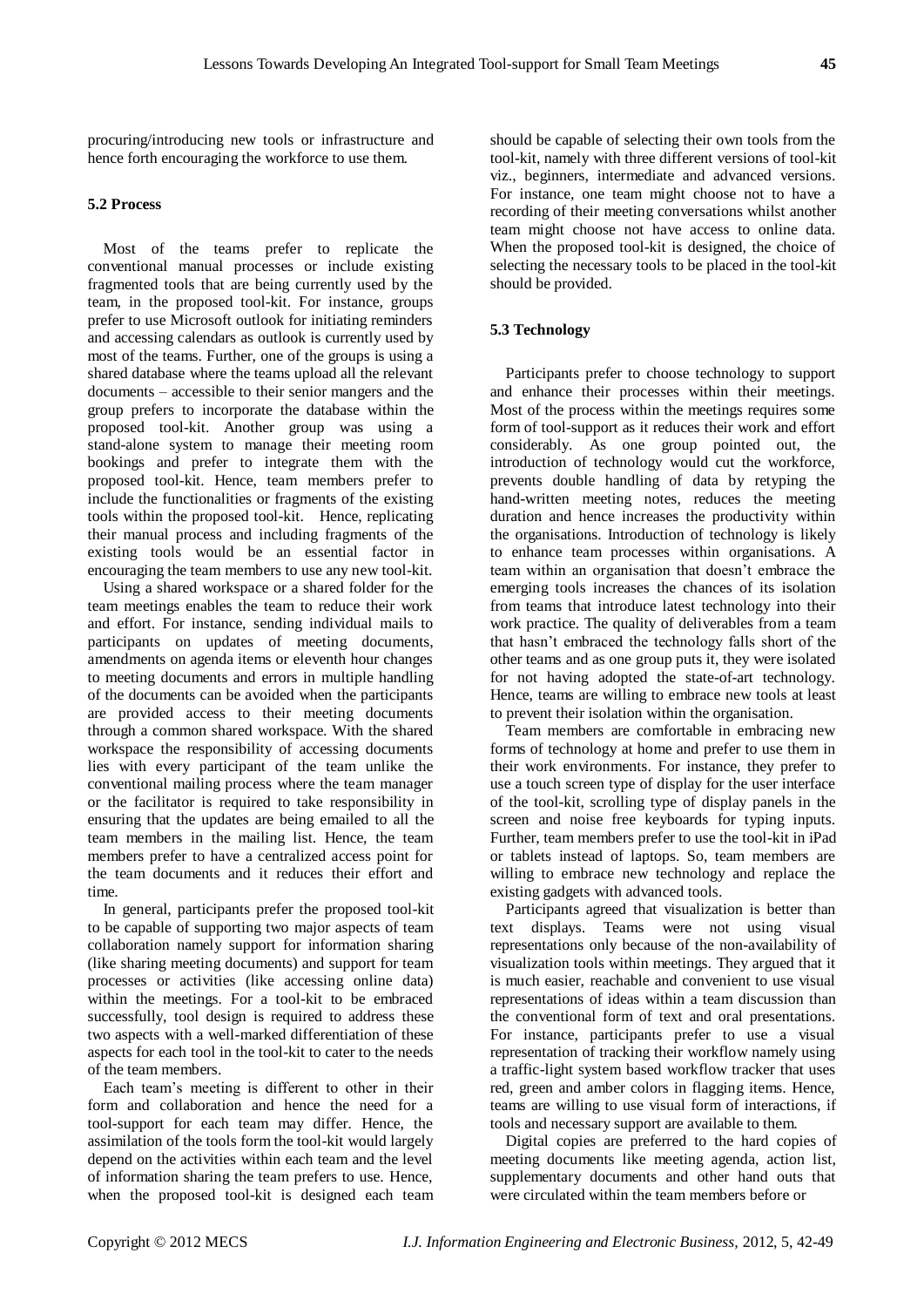during the meeting. Team members are more specific in using soft copies because of its convenience in making required changes even at the eleventh hour of the meeting and centralized document access capabilities. Further, the use of soft copies reduces the cost of printing and stationeries. Hence, use of tools to support team documentation is likely to reduce organisation costs.

Team members prefer to include or integrate their personal communication devices into the proposed tool-kit wherever it is possible and effective. For instance, participants prefer to receive meeting alerts, scrolling texts, flash messages or recurring reminders through their personal communication devices like mobile phones, tablets or laptops apart from receiving alerts on their desktops. Further, they prefer to bring their personal laptops or tablets for meetings to enable them to store and access the data even after their working hours. Hence, wherever possible personal communication devices can be introduced as an alternate for the existing tools to potentially encourage user participation and tool-kit assimilation.

Participants raised concerns on the potential of the proposed tool-kit to affect their face-to-face interactions. They argued that the tool-kit should assist the team whilst not acting as a control switch in managing the activities of the participants. For instance, participants prefer to mount laptops under the discussion table rather than being placed in front of them, and potentially affecting the face-to-face interactions. The tool-kit shouldn"t act as a centralized controller in managing the participants but the use of tools can be orchestrated by a facilitator or a team leader. Hence, the tool-kit should acts as a meeting assistant rather than a meeting controller.

Introduction of new tools and latest technology might be perceived in different forms based on the age of the team members. Participants agreed that younger team members would embrace the new tools much easier than the older team members as the younger generation has a hands-on experience on the latest tools unlike their senior counterparts that have to learn how to use the new tools. For instance, the introduction of iPad or tablets in meetings and their use would be much easier for the younger team members as most of them are more likely to have used tablets or iPad outside the work environment unlike their senior colleagues. However, senior participants in the focus groups argued that with proper training introduction of new tools would provide them with an opportunity to learn new skills and would be a motivating factor to embrace the new tools. Hence, the introduction of new tools within a meeting environment with appropriate training is more likely to encourage their adoption.

Technology cannot always be useful and without appropriate hierarchical controls the introduction to tools would be distractive and misleading to the team meetings. For instance, team leaders are very skeptical of the introduction of internet in meetings to access online data. They observe that internet access can be

misused by participants whenever they are less interested in the team activities and will be tempted to access webpages that are out of scope of the meeting or use other system applications like computer games. Any misconceptions with the use of webpages are more likely to create mistrust, where trust is very essential. Hence, the introduction of tools and supporting technology should be bound to a set of team protocols with a controlled access to tools and technology based on their roles in a team meeting.

Participants prefer the proposed tool-kit to be portable enabling them to use the tools in different gadgets and platforms. For instance, the tool-kit should be accessible with their desktops or laptops in their workplace and should be accessible with their iPad or tablets elsewhere. However, the tools may not be successfully embraced if they are less portable, as in the case of a shareware used within a group that has issues in using the tool outside its work place. Eventually the shareware was not used by the team members even within the workplace. Hence, portability of the tool-kit under different platforms and gadgets is essential in enhancing the chances of the adoption of the tool-kit.

Participants envisage that with the emergence of numerous tools and a paradigm shift towards the ubiquitous presence of technologies, team collaborations would eventually become more distributed. Hence, the tool design is required to be adaptive to be used on the run with iPhone or iPad as gadgets in the near future.

Most of the groups discussed of the use of Outlook for initiating reminders for their meetings. Further, participants discussed on the use of calendar in Outlook for accessing their appointments. A third party shareware was used by two teams of an organisation for sharing their documents but with limited assimilation. No other collaborative tools apart from Microsoft outlook has been used by the eight teams from seven organisations that participated in the study. The finding endorses the observation of researchers [\[5,](#page-6-4) 19, [31\]](#page-7-8) who identified that not many collaborative tools were successfully adopted by organisations except Outlook, Lotus notes or Wikis.

The following table summarizes the lessons on tool-support based on the focus group inputs.

#### Technology

- Team members are willing to embrace new technology and replace the existing gadgets
- Teams are willing to use visual forms of interaction if necessary tool-support is available
- Use of tools to support team documentations are likely to reduce organisation's costs
- Wherever possible personal communication devices can be introduced as an alternate for the available tools to potentially encourage user participation
- The proposed new tools should acts as a meeting assistant rather than a meeting controller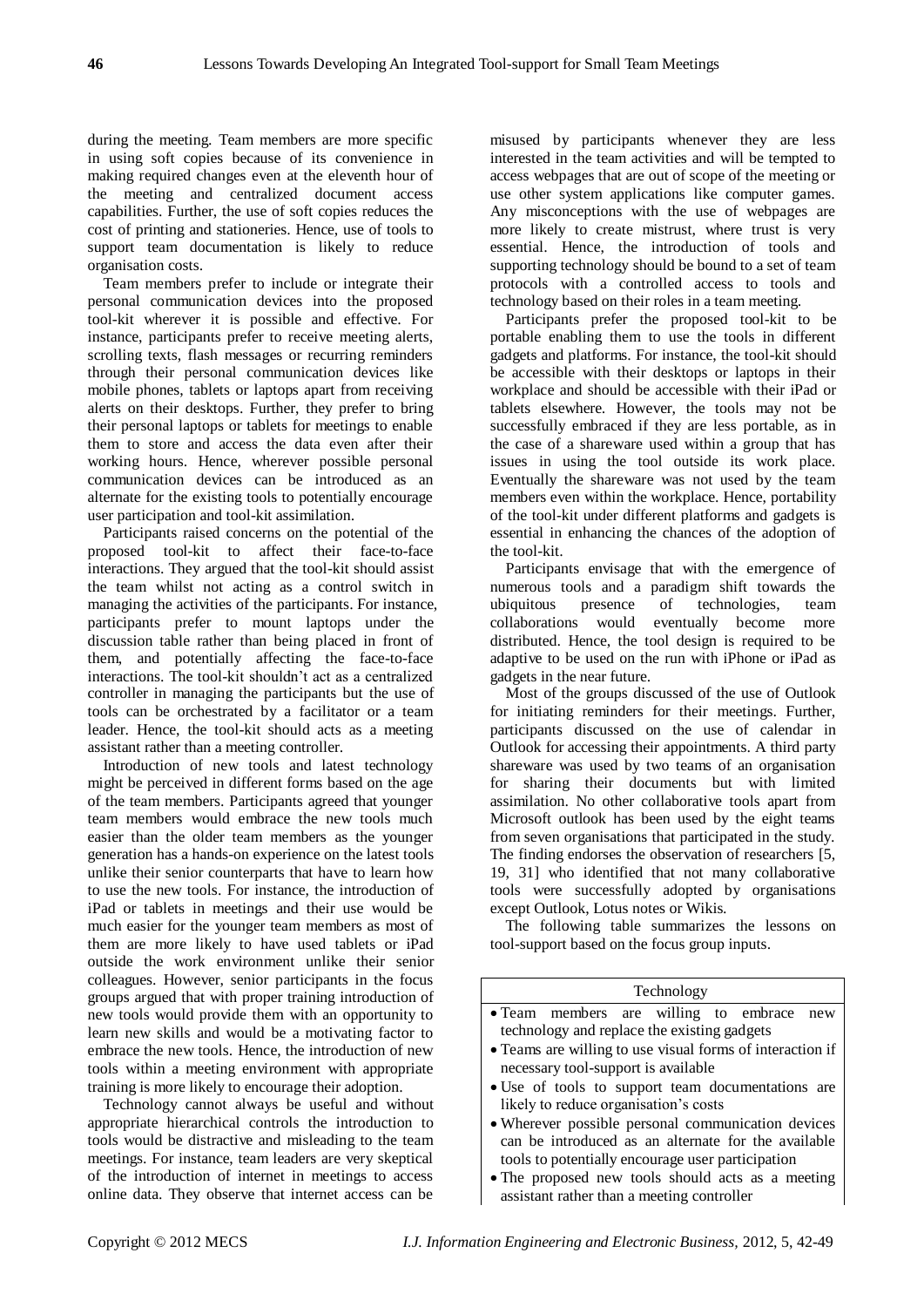- Introduction of new tools with appropriate user training is likely to encourage their adoption
- Introduction of tools and supporting technology within meetings to be bound to a set of hierarchical controls for different team members to prevent misuse and distractions
- Identifying avenues to integrate the existing tools with the proposed tool-kit would be necessary for a successful adoption of the tool-kit
- Portability of the proposed new tool-kit would enhance the chances of its adoption by team members
- Proposed new tool-kit is required to be adaptive and used as a gadget

#### Process

- Introduction of technology is likely to enhance team processes within organisations
- Teams are willing to use new tools at least to prevent their isolation within organisations
- Replicating the existing manual team processes and including fragments of the existing tools with proposed new tool-kit are key factors in encouraging team members to use the tool-kit
- Team members prefer to access their document from a centralised work space and potentially reduce their time and effort
- Proposed tool-kit should be capable of supporting two aspects of team collaboration namely information sharing and assisting team processes
- Team members be given a choice of selecting necessary tools for their tool-kit from a pool of developed tools

#### People

- Privacy should not be compromised with the introduction of technology
- Undertake regular appraisals of the status of uptake of new tools introduced within the organisations
- Senior management has a critical role in making timely decisions on procurement and introduction of new tools and latest technology and henceforth encourage the use of new tools

Table 1. Summary of Lessons on tool-support

# VI. DISCUSSION

To summarize the findings, the process of developing an integrated tool-support for team meetings is just not based on eliciting requirements and designing tools based on them. The IS developers are required to consider a wide range of potential factors within the spectrum of three essential attributes namely the people who use the tools, processes that occur within the tool-support environment and the technology that is required to create support for the team activities. The people factors include addressing the privacy issues whilst introducing new tools; conducting regular appraisals on the uptake of newly

introduced tools and the need for organisations to introduce necessary setups within the working environment to encourage the use of tools. The process factors include the need to replicate the existing manual processes; including fragments of existing tools within any proposed new system; reducing the time and effort of the team members by ensuring the new tool has a centralized access point and the new tools should address both the information sharing and activity-support aspects within team meetings. The preferences of participants in technology aspects were i) willingness to include and embrace technology to enhance their team processes and to avoid being isolated from teams that have already embraced new tools, ii) to use visual forms of interactions wherever possible within meetings, iii) to reduce organisational cost by using new tools to support team documentation, iv) to include personal communication devices and encourage user participation v) to include necessary training for new tools vi) controlled access to new tools used in meetings to avoid distractions and their misuse and vii) tools to be portable and adaptive within different platforms and gadgets. These insights could be used by IS development community to potentially increase the adoption rates of any newly developed collaborative tool within organisations.

#### VII. LIMITATIONS

The focus group study had the following limitations: i) Focus groups consist of team members from eight teams within seven organisations within South Australia. The results would have been improved if more teams were willing to participate in the discussions.

ii) Participants of each focus group include a team leader and the team members who were assigned different roles within the team. However, inputs of the focus groups would have been refined if each group consist of all the potential stakeholders of the proposed<br>tool-kit. The potential stakeholders include tool-kit. The potential stakeholders representatives from the respective management board of the client organisations, technology experts and potential system designers of the tool-kit.

iii) The focus group data were analyzed for stories based only on three aspects of tool-support namely people, process and technology. The other potential factors that could influence the use of tool-kit namely work environment, organisational policies on tool usage/procurement or aspects of cultural diversity of team members were not considered in this study.

# VIII. CONCLUSIONS & FUTURE WORK

The study was conducted with eight focus groups consisting of participants from eight teams, spread across seven organisations that meet regularly to review their progress. Each group was provided with a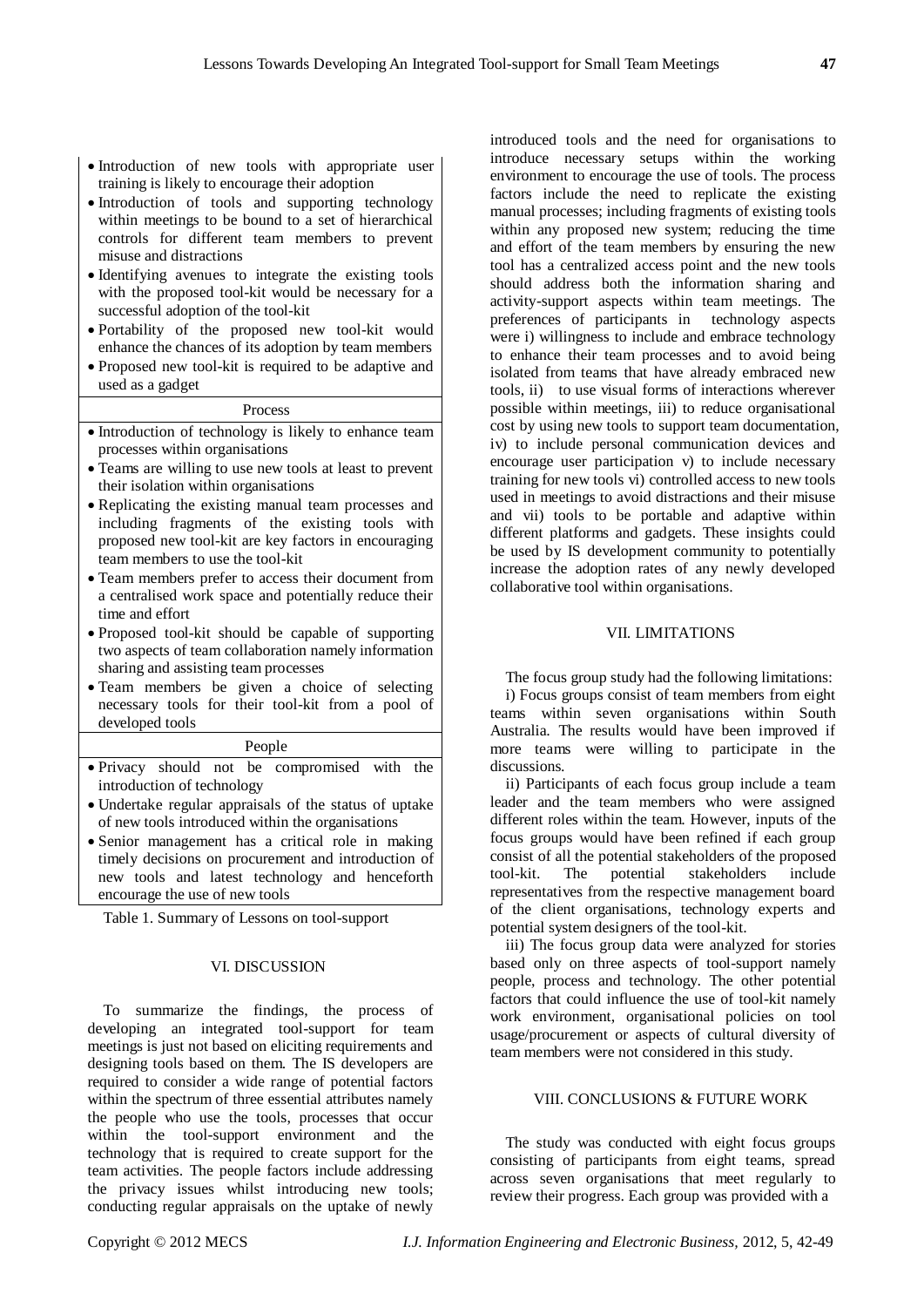set of concepts to discuss on the potential tools that could be included within the tool-kit framework that supports activities within their team meetings. The concepts include the potential components for the tool-kit"s software, hardware tools to be included in the tool-kit and the factors that would influence the adoption of the tools within organisations. The discussions were audio taped and the transcripts were analyzed using a Grounded Theory approach to generate stories on tool-support. Lessons from the study were focused on three major aspects of the tool-support namely the team members who would be using the tools, processes within the team meetings that would require assistance and the technology substitution required to provide necessary support within the meetings.

To conclude, the study shows that collaborative system developers whilst developing a tool-support are required to consider not just the user requirements but a wide range of other potential factors that may influence the decision of tools design. The factors include organisational structures, expertise of end users, processes within tool-support domain and required technology substitution in order to increase the chances of tool adoption. Other factors like work environment, organisational policies or aspects of cultural diversity of team members have not been considered for discussions. The results were confined to team members from few organisations and the composition of each focus group does not include all potential stakeholders of the proposed tool-kit. Accuracy of the results is subject to validation with a broader set of stakeholders.

In a future study, the lessons would be subject to a scenario based validation with the team members. Each team would be provided with a set of scenarios consisting of team activities and potential intervention strategies with tools from the proposed tool-kit. The outcome of the validation would provide more insights on the stakeholder"s perspective of the tool-kit whilst the lessons learned would act as informants for IS community who are engaged in developing tools that support collaborative work domains.

#### **REFERENCES**

- <span id="page-6-0"></span>[1] E. Matushkina and A. Nevalennaya, "Motivating contributions to Commute Greener!-Nature of motivation and motivation loss," Master, Department of Applied Information Technology, University of Gothenburg, Gothenburg, Sweden, 2011.
- <span id="page-6-1"></span>[2] J. Nunamaker, A. Dennis, J. Valacich, D. Vogel, and J. George, "Electronic meeting systems," *Communications of the ACM,* vol. 34, pp. 40-61, 1991.
- <span id="page-6-2"></span>[3] J. Lundström, "meetLink-An application for supporting meetings," Master's Thesis Master, Department of Computing Science, UMEA University, Sweden, 2010.
- <span id="page-6-3"></span>[4] A. Gregory. (2009, 08/04/2010). *17 online meeting tools that facilitate collaboration*. Available: <http://www.sitepoint.com/online-meeting-tools/>
- <span id="page-6-4"></span>[5] E. Shumarova and P. Swatman, "Informal eCollaboration Channels: Shedding Light on "Shadow CIT"," presented at the 21st Bled eConference ECollaboration: Overcoming Boundaries Through Multi-Channel Interaction, Bled, Slovenia, 2008.
- <span id="page-6-5"></span>[6] P. Engle, "People, process and technology," *Industrial Engineer: IE,* vol. 42, p. 20, 2010.
- <span id="page-6-6"></span>[7] R. R. Hyle, "People, Processes, Technology Combine to Help Insurer Deal With Alabama Tornado," *TechDecisions,* vol. 13, pp. 6-7, 2011.
- <span id="page-6-7"></span>[8] K. Meyler. (2011, 29/08/2011). *People Process and Technology - the triangle of IT service management*. Available: [http://www.networkworld.com/community/blog/peop](http://www.networkworld.com/community/blog/people-process-and-technology) [le-process-and-technology](http://www.networkworld.com/community/blog/people-process-and-technology)
- <span id="page-6-8"></span>[9] S. Feiz, D. Z. B. Khalifah, and A. R. Ghotbabadi, "Customer Relationship Management In Organizations," presented at the International Conference on Management (ICM) Penang,Malaysia, 2011.
- <span id="page-6-9"></span>[10] B. Goldenberg, "A Quarter-Century in CRM," *CRM Magazine,* vol. 14, p. 6, 2010.
- <span id="page-6-10"></span>[11] D. Strasunskas and A. Tomasgard, "Assessing Value and Uncertainty of Integrated Operations: Insights from Case Studies," presented at the International Conference on Technology and Business Management, Dubai,UAE, 2011.
- <span id="page-6-11"></span>[12] S. Kask, "Direct Sourcing in a Corporate Environment: The gap between people, processes, and technology," *Journal of Corporate Recruiting Leadership,* vol. 6, pp. 28-33, 2011.
- <span id="page-6-12"></span>[13] H. D. Sears, "People, Process and Technology: Optimizing the IT Benefits," *H&HN: Hospitals & Health Networks,* vol. 84, p. 68, 2010.
- <span id="page-6-13"></span>[14] R. Johansen, *Groupware: Computer support for business teams*. NY,USA: The Free Press, 1988.
- <span id="page-6-14"></span>[15] C. A. Ellis, S. J. Gibbs, and G. Rein, "Groupware: some issues and experiences," *Communications of the ACM,* vol. 34, pp. 39-58, 1991.
- <span id="page-6-15"></span>[16] J. Grudin, "Why CSCW applications fail: problems in the design and evaluation of organizational interfaces," presented at the ACM conference on Computer-supported cooperative work, New York, 1988.
- <span id="page-6-16"></span>[17] M. Jacovi, V. Soroka, G. Gilboa-Freedman, S. Ur, E. Shahar, and N. Marmasse, "The chasms of CSCW: a citation graph analysis of the CSCW conference," presented at the 20th anniversary conference on Computer supported cooperative work, New York, USA, 2006.
- <span id="page-6-17"></span>[18] D. Bajwa, L. Lewis, G. Pervan, V. Lai, B. Munkvold, and G. Schwabe, "Organizational Assimilation of Collaborative Information Technologies: Global Comparisons," presented at the 40th Annual Hawaii International Conference on System Sciences Hawaii, 2007.